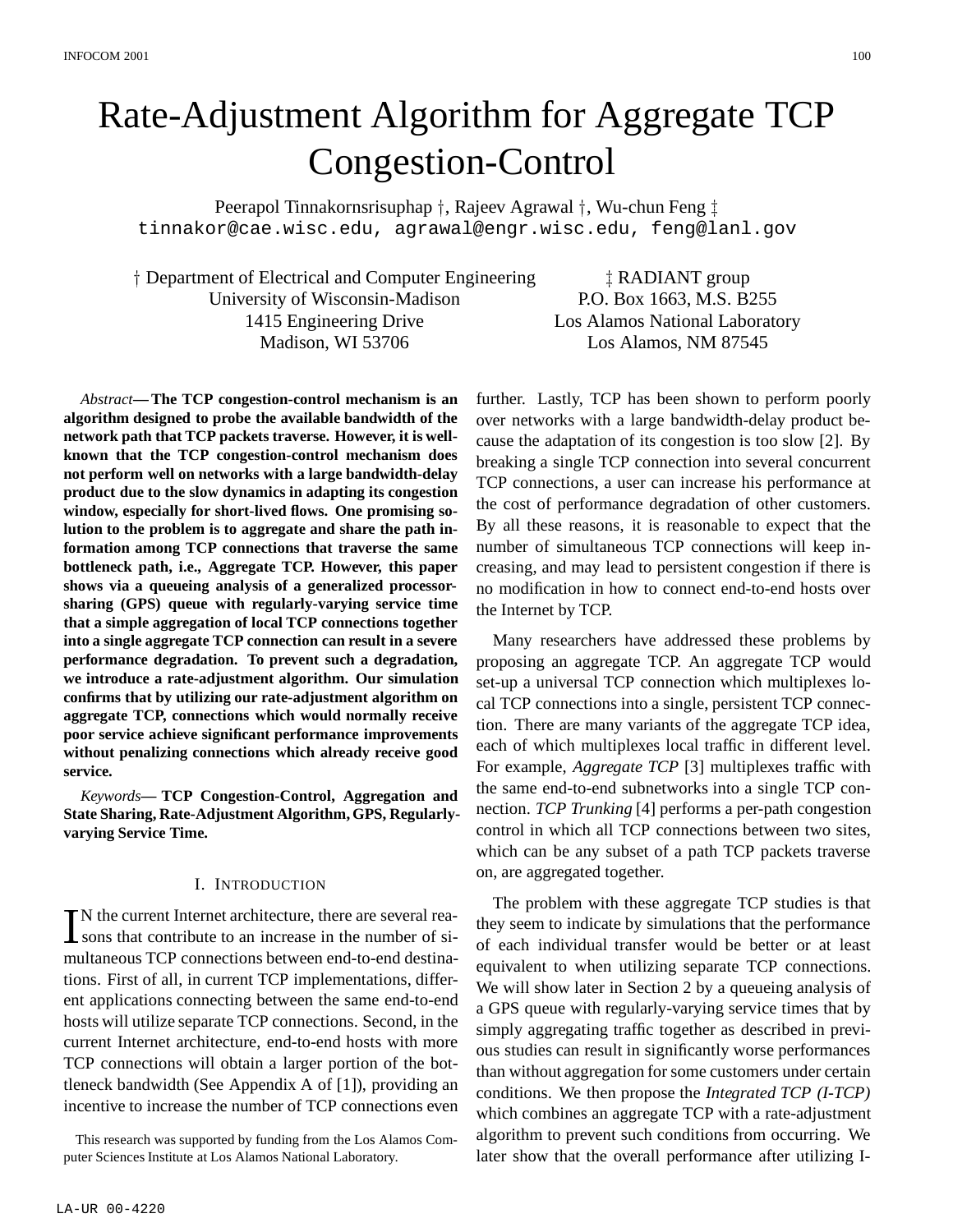TCP is significantly better than a simple aggregate TCP.

The rest of this paper is organized as follows. In Section 2, issues in the current aggregate and non-aggregate TCP ideas are discussed. Section 3 presents the rate-adjustment algorithm, and then follows by the protocol specification. A simulation study and analysis of the proposed protocol are presented in Section 4. Finally, Section 5 concludes the paper and offers suggestions for future work.

# II. MOTIVATION

Before we introduce the technique for the rateadjustment algorithm, problems with TCP and aggregate TCP are demonstrated.

In this section, we introduce the following notations. For any two real functions  $g(.)$  and  $h(.)$ , let  $g(x) \sim h(x)$ denote  $\lim_{x\to\infty} g(x)/h(x) = 1$ . And for any non-negative random variable  $X$  with finite mean and distribution function  $F(.)$ , let  $F^r(x) = \frac{1}{\epsilon \mathbf{X}} \int_0^x (1 - F(y)) dy$  be the distribution of random variable  $X^r$ , where  $X^r$  is the residual lifetime of **X**. Denote by  $W_i$ ,  $B_i$ ,  $S_i$ ,  $V_i$  the random variable associated with the busy period distribution, the service time of the customers, the sojourn time and the stationary workload distribution in queue  $i$  respectively. The classes of regularly-varying and intermediately regularly-varying distributions are denoted with  $\mathcal{R},\mathcal{I}\mathcal{R}$ . The definitions of these classes can be found in Appendix A of [5].

Currently, all hosts transmitting files through the same bottleneck link utilize separate TCP connections for each file, with the exception of HTTP1.1 traffic that multiplexes all files in a web page into a single TCP connection which can also be treated as a large, single file transfer. If all connections utilize TCP, then each connection will get approximately  $1/N$  portion of the bottleneck bandwidth if there are  $N$  active connections, assuming all connections have equal round-trip delay. Assume the arrival of each connection being a Poisson process, and host  $i$  submits a file transfer request with the file size having a regularlyvarying distribution of index  $-v_i$ . Then the behavior at the bottleneck link can be described as a M/G/1 Processor Sharing queue with multiclass customers. The reason we choose a regularly-varying file size distribution isfrom the findings that the distribution of filesizes and the length of web sessions on the Internet is heavy-tailed [6], [7]. In this queue, we are interested in the tail of sojourn time distribution, which represents the time required to successfully transmit a file of a customer in class  $i$ . In multiclass  $M/G/1$ Processor Sharing queue, we have the following relationship:

*Theorem 1* (Zwart [8]) Suppose customers in all classes processor-share a single server. For  $i = 1, ..., N$ , and noninteger  $\nu_i > 1$ ,  $\mathcal{P}[\mathbf{B}_i > x]$  is regularly-varying of index  $-v_i$  if and only if  $\mathcal{P}[\mathbf{S}_i > x]$  is regularly-varying of index  $-v_i$ . Both imply that

$$
\mathcal{P}[\mathbf{S}_i > x] \sim \mathcal{P}[\mathbf{B}_i > (1 - \rho)x], \quad x \to \infty,
$$
 (1)

where  $\rho$  < 1 represents the average load in the queue.

 $\alpha$ ) ence increasingly longer sojourn time in return. In other words, if the input traffic does not overload the router, then the time required to transmit a file is proportional to filesize. The problem with this scheme on the Internet is, however, customers have no information if the network is overloaded and there is no incentive to discourage customers from submitting more jobs, which ultimately can overload the available bandwidth and penalize customers who are well-behaved. Because if  $\rho > 1$ , the queue will become unstable and all customers will experi-

A simple aggregation of all requests in a class into a single TCP connection can also introduce a new problem, however. Although it seems initially that doing so will provide separation and protection of customers in each class, it can be shown that an aggregate connection may be induced by other connections to have significantly worse service under certain conditions. Suppose we have a fixed number of subnetworks  $(N)$  sharing the same bottleneck link. If each subnetwork aggregates data into a single TCP connection, then each aggregate TCP connection will get  $1/i$   $(1 \le i \le N)$  portion of the bottleneck bandwidth where  $i$  is the number of active aggregate TCP connections. Therefore, this behavior at the bottleneck link can be approximated by a *generalized processor sharing (GPS)* queue with each connection having a weight of  $1/N$  and hence a guaranteed rate of  $1/N$ . If aggregate gateways schedule packets to be transmitted by the aggregate TCP by the round-robin algorithm, then we can model the bandwidth available to each active customer as a queue where customers in each class processor-share the available bandwidth assigned by GPS. We are interested whether the sojourn time distribution of these customers are better with this scheme than in the separate TCP connections scheme. It is easy to see that even when the total load  $\rho > 1$ , the only classes of customers that will be unstable are those that transmit more than their guaranteed bandwidth, therefore offering partial protection for wellbehaved connections from misbehaving connections. The more interesting case is when  $\rho < 1$ . Let  $\phi_i$  be the guaranteed rate for the connection i, and  $\rho_i$  be the offered load of the connection i where  $\rho = \sum_{i=1}^{N} \rho_i$ .

First, we need to introduce a lemma.

*Lemma 1:* For  $\phi_i > \rho_i$ , the sojourn time distribution of customers who processor-share bandwidth of session  $i$ cannot be regularly-varying with different index than in the service time distribution.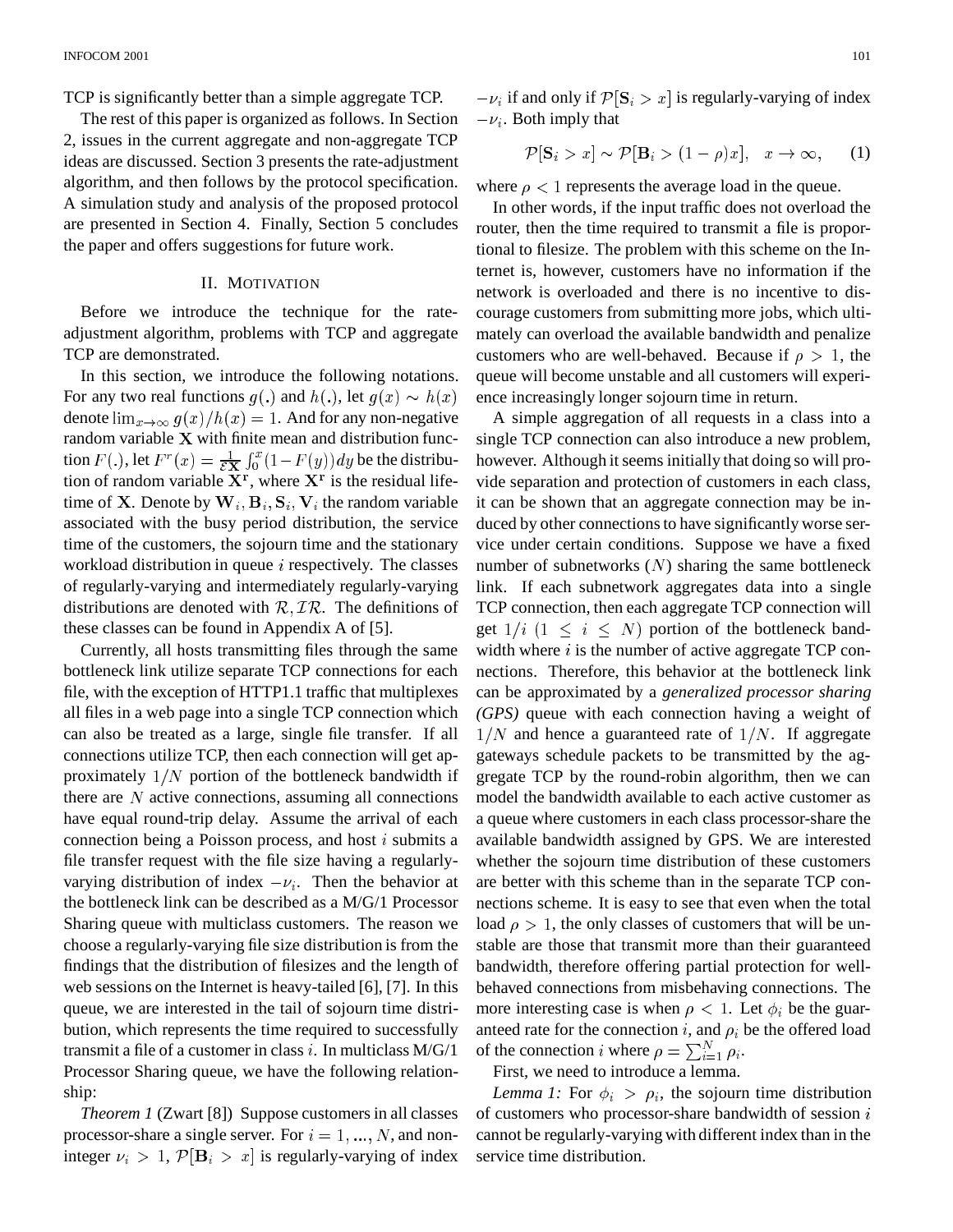*Proof:* This is a simple extension from Theorem 1. Since in a GPS queue, session  $i$  is guaranteed to receive  $\phi_i > \rho_i$  portion of bandwidth, then by directly applying Theorem 1 we get the upper bound that is regularlyvarying with index  $-v_i$ . On the other hand, if the other sessions are all idle, then the full bandwidth is assigned to this session and by Theorem 1, the lower bound is also regularly-varying with the index  $-v_i$ . Therefore, the sojourn time distribution cannot be regularly-varying with a different index.

It is worth noting that this does not imply that the sojourn time distribution of the customer in session  $i$  will be regularly-varying with index  $-v_i$ . In fact, it may not have regularly-varying distribution at all, depending on the behavior of the other sessions. However, since the sojourn time distribution is bounded by two regularly-varying distributions with the same index as the service time distribution, the time required to complete the service of each customer is not significantly different than in the previous scheme.

The condition  $\rho_i < \phi_i$  is a sufficient but not necessary condition for source  $i$  to be stable (or the workload in the queue does not increase indefinitely). Borst et al. [9] show that even for  $\rho>1$  and  $\rho_i>\phi_i$ , source i can still be stable within certain conditions. The more interesting question is whether the global stability condition  $(\rho < 1)$  would be enough to guarantee no degradation in the performance of all customers. Borst et al. demonstrate that under a certain condition, *induced burstiness* can occur as in the following theorem.

*Theorem* 2 (Borst et al. [5]) Assume that the arrival process for class 2 customers is Poisson, and the service discipline is GPS. If  $\rho_1 > \phi_1$ ,  $\rho_1 + \rho_2 < 1$ ,  $\mathbf{B}_2^r(.) \in \mathcal{IR}$ , and  $\mathcal{P}[\mathbf{B}_1^r > x] = o(\mathcal{P}[\mathbf{B}_2^r > x])$  as  $x \to \infty$ , then

$$
\mathcal{P}[\mathbf{V}_1 > x] \sim \frac{\phi_2 - \rho_2}{\phi_2} \frac{\rho_2}{1 - \rho_1 - \rho_2} \mathcal{P}[\mathbf{W}_2^r > x/(\rho_1 - \phi_1)] \begin{array}{c} n \\ g \end{array} (2)
$$

where  $\mathbf{W}_{2}^{r}$  can be obtained from Theorem 4 by letting  $c =$  nor favor the  $\phi_2$  and  $\rho = \rho_2$ .

Or in other words, improper rate assignments might cause the workload in a source to be induced to be as bursty as the residual busy period of the other queue. This scenario can be extended to the many sources case although the asymptotic workload distribution might be extremely difficult to derive. In the following theorem, we show that not only the workload distribution is affected, but the sojourn distribution of customers who processorshare this session can also be induced to be burstier.

*Theorem 3* (Lower bound) Assume that the customers arrival are Poisson processes,  $\rho_1 > \phi_1$ ,  $\rho_1 + \rho_2 < 1$ , First and  $\mathbf{B}_i$ ,  $i = 1, 2$  are regularly-varying with indices  $-\nu$ 

 $-\nu_1$ . If the service discipline in queue 1 is processor sharing, then  $\forall \delta > 0, \mathcal{P}[\mathbf{S_1} > t] \ge l(t)$  where  $l(t)$  is a regularly-varying function with index  $-\nu_2 + 1 - \delta$ .

*Proof:* The proof of this Theorem is stated in Appendix A.

As a consequence of Lemma 1 and Theorem 3, if the total offered load is enough for the queue to be stable  $(\rho < 1)$ , we can lower the guaranteed rate of queue 2 and increase the guaranteed rate for queue 1, so that the tail of the sojourn time distributions of both connections are of the same indices as the tail of their respective service time distributions. In doing so, customers utilizing queue 2 will receive no significant service degradation while the customers in queue 1 would receive significantly better service time. This idea can be generalized to a scenario where there are more than two queues, in which if queues with guaranteed service rate higher than offered load lower their guaranteed service rates, then customersin other connections would receive significantly better service without degrading customers that are already receiving good service.

) gorithm needs to take into account the existing TCPs in Therefore, it is very important for an aggregate TCP connection to come up with an algorithm to adjust its service rate cooperatively with the other connections. The difficulties of doing this on the Internet arise from the following reasons. First, the architecture of the Internet is *decentralized* such that each connection has no knowledge of the number or the status of the other connections utilizing the same bottleneck link. So in adjusting the rate, this aggregate TCP connections need to work only on the information available locally (such as queue length in the aggregate TCP buffer, round-trip delay or packet losses). Second, the offered load from users and the network conditions are always changing with time, with the change in each component at different time scales. Last, the althe Internet. This new algorithm should neither penalize nor favor the previous implementations of TCP while the rate adjustment algorithm should help improve the performance when working with similar aggregate TCP.

In the case where  $\rho > 1$ , aggregate TCP connections should try to adjust their weight to the lowest possible that is still greater than their offered load. By doing this, they free up a portion of bandwidth which might help some connections that would become unstable without help. Although with  $\rho > 1$ , it is unavoidable that some connections would face instability.

# III. RATE-ADJUSTMENT ALGORITHM

 $_2$  > portion of bandwidth a TCP connection receives and the First, we need to establish a relationship between the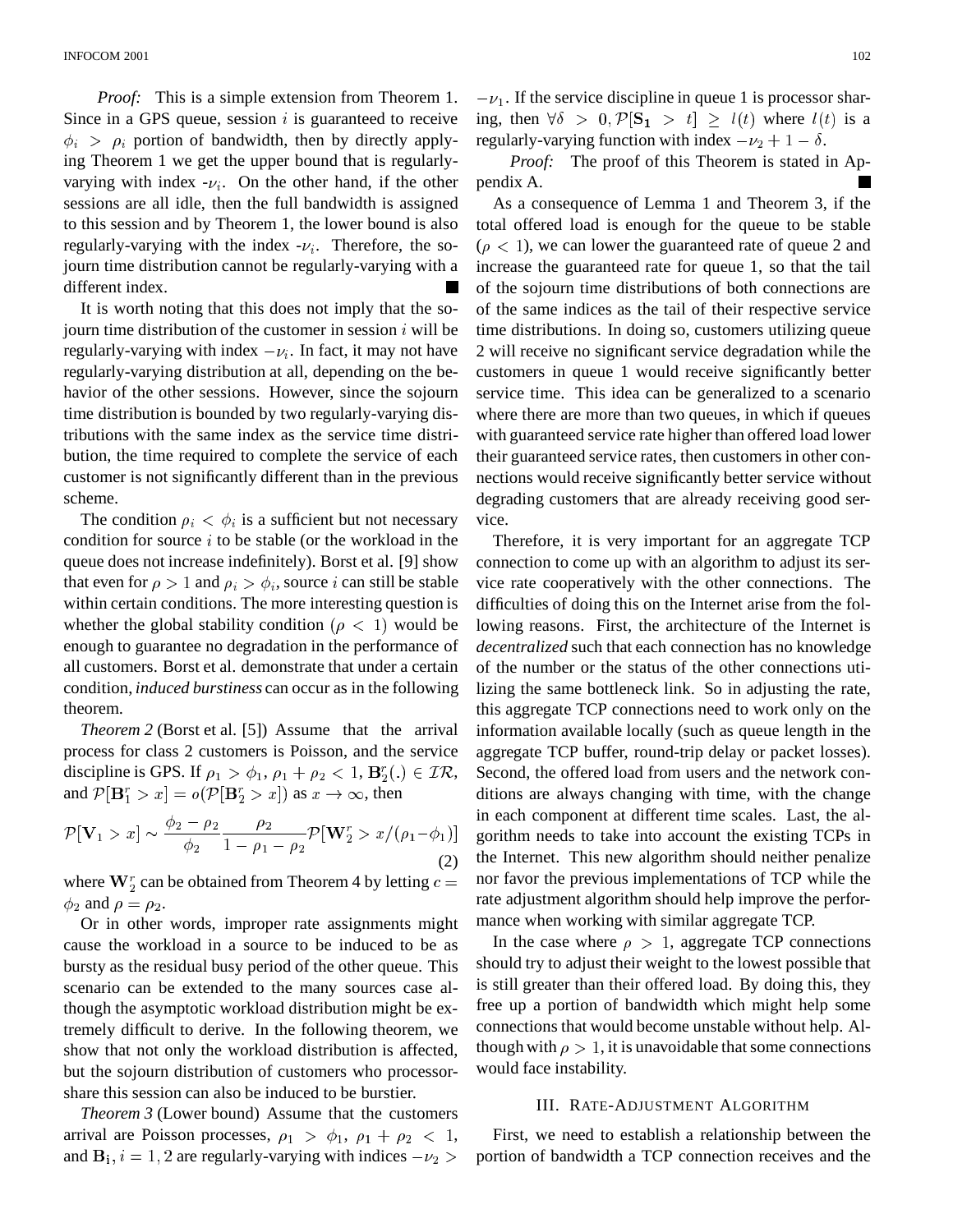parameter settings in the TCP congestion-control algorithm. The TCP implementation we based our design on is TCP Vegas [10], although we could extend a similar idea to TCP Reno [11] with minor adjustments.

Following the analysis by Bonald [12], we found by fluid approximation that if we let  $\alpha = \beta$ , where  $\alpha$  and to a  $\beta$  are the parameters of TCP Vegas, then all TCP Vegas connections will get approximately  $1/N$  fraction of the bottleneck bandwidth when  $N$  is the number of the active connections. We introduce a new parameter  $\kappa_i \in \Re^+$ as the weight of connection  $i$ . It is easy to show from [12] that when connection  $i$  adapts its congestion window similar to the sum of  $\kappa_i$  TCP Vegas connections (increasing/decreasing congestion window  $\kappa_i$  packets per roundtrip, and setting  $\alpha = \beta = \kappa_i$ ), then the connection *i* will get

$$
\phi_i = \frac{\kappa_i}{\sum_{j=1}^N \kappa_j} \tag{3}
$$

fraction of bandwidth where  $N$  is the number of active connections. The trace from a simulation demonstrating such behavior is shown in Figure 1.



Fig. 1. Sample Congestion Window evolution of Modified TCP Vegas Connections with different  $\kappa$ .

From this argument, we can relate the portion of bandwidth each connection is getting as the function of  $(\kappa_1, \kappa_2, ..., \kappa_N)$ . As stated earlier, our objective is to adapt the parameter  $\kappa_i$  such that  $\phi_i > \rho_i$  for all i when the total offered load is less than the bottleneck link capacity. The range of  $\kappa_i$  needs to be limited to  $1 \leq \kappa_i \leq M_i$ , where  $M_i$  co is the number of active local connections utilizing aggregate connection *i*. We need to limit the range of  $\kappa_i$  so that I-TCP would not behave more aggressively than when we utilize separate TCP connections and penalize any connections using other implementations of TCP.

 $i \in \Re^+$  each TCP connection receives after its congestion window A rigorous analysis of this system is very complicated as various aspects of the system are all coupled together. Thus we assume that the dynamics of each mechanism are of different timescales. Given two mechanisms  $a$  and  $b$ , we denote  $a \ll b$  as the case where mechanism a settles to a steady state much faster than mechanism  $b$ . We assume that network dynamics  $<<$  congestion window dynamics  $<<$  offered load dynamics  $<<$  connection-level dynamics. For example, when analyzing the bandwidth has changed, we can analyze each connection as if it got a new share of bandwidth immediately after its congestion window changed. With the separation of timescales, we can 'search' for the appropriate value of  $\kappa$  while treating the offered load  $(\rho)$  as a constant. Then the problem in two dimensions is, in fact, a line search problem shown in Figure 2.



Fig. 2. Two-dimensional Line Search Problem for the appropriate values of  $\kappa$ .

## *A. Protocol Specification*

We use the queue length in the aggregate TCP buffer as an indication of the difference between  $\phi_i$  and  $\rho_i$ . Suppose  $\rho_i > \phi_i$  and all other connections fully utilize their given bandwidth, then the queue will grow approximately linearly as a function of time with slope  $\rho_j - \phi_j$ . The goal of the rate-adjustment algorithm is to use this information to increase  $\phi_i$  into the desirable parameter region. There are two alternatives to achieve that goal : (1) increase  $\kappa_i$ , or (2) decrease  $\kappa_i$ , for any  $i \neq j$ . Since each connection has to work asynchronously and without knowledge of other connections, each I-TCP adjusts its  $\kappa$  by an additive increase/multiplicative decrease scheme similar to what TCP Reno used to hunt for available bandwidth. If the slope of queue length is positive, then  $\kappa_i = \kappa_i + \Delta \kappa_i$ . If the slope of queue length is negative, then I-TCP does a multiplicative decrease or  $\kappa_i = (1 - \gamma)\kappa_i$ .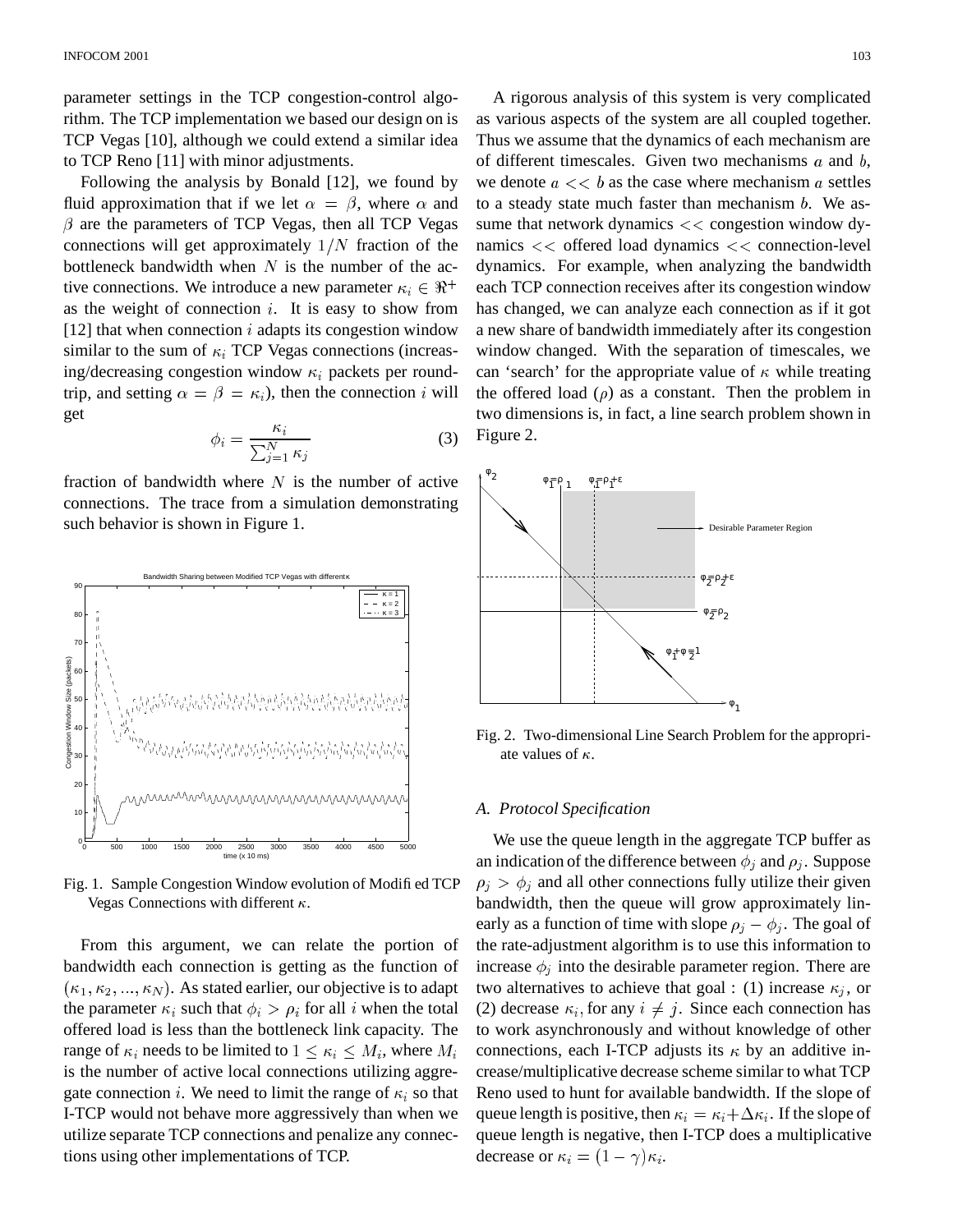The multiplicative decrease part of the rate-adjustment algorithm is more simple than the additive increase part. Usually, we prefer to increase  $\kappa$  more often than to decrease  $\kappa$  since higher value of  $\kappa$  will enable the congestion window to converge to the steady state much faster than a low value of  $\kappa$ . Therefore, to make decreasing  $\kappa$  more difficult and less often than other connections increase their  $\kappa$ , we decrease  $\kappa$  by a factor  $0 < \gamma < 1$  only when the slope of the queue length is negative in two consecutive rounds. Because if other connections increase  $\kappa$  before that,  $\phi$  for the connections that have  $\phi_i > \rho_i$  would be decreased and if it decreases too much, the slope of queue length might turn positive in the other round. By this mechanism, we can prevent oscillation in the value of  $\kappa$ to a certain degree.

One major difference of our algorithm compared to the additive increase/multiplicative decrease algorithm in TCP Reno is that the additive increase size  $(\Delta \kappa)$  is not constant and can be reasonably approximated to enable faster convergence. Now suppose that we can accurately approximate the slope of queue growth in queue  $j(L_i)$ , then

$$
L_j \approx \rho_j - \phi_j = \rho_j - \frac{\kappa_j}{\sum_{i=1}^N \kappa_i} \tag{4}
$$

We need to find the value  $\Delta \kappa_i$  that makes  $\phi_i = \rho_i + \epsilon_{nlin}$ where  $\epsilon$  is a parameter in this algorithm and its importance will be discussed in details later. So we have

$$
\rho_j + \epsilon - \frac{\kappa_j + \Delta \kappa_j}{\sum_{i=1}^N \kappa_i + \Delta \kappa_j} = 0 \tag{5}
$$

From (4) and (5), we get

$$
\Delta \kappa_j = \frac{(L_j + \epsilon)}{1 - (\rho_j + \epsilon)} \left( \sum_{i=1}^N \kappa_i \right) > (L_j + \epsilon) \left( \sum_{i=1}^N \kappa_i \right) \tag{6}
$$

In the Internet, we can approximate the value of  $L$  by the slope of queue growth divided by the bottleneck bandwidth, or

$$
L_j \approx \frac{\text{slope of queue growth}}{\text{Bottleneck Bandwidth}} \tag{7}
$$

Typically the value of bottleneck bandwidth is not known to a TCP connection and we could approximate it by the expected bandwidth in TCP Vegas with parameter  $\kappa_j$  with the following relationship:

 $\kappa_i$  - $\frac{n_j}{\sum_{i=1}^{N} K_i}$ Bottleneck Bandwidth  $\approx$  Expected Bandwidth  $\mathbf{r}$  and  $\mathbf{r}$ 

$$
= \frac{c w n a}{\text{minimum RTT}} \quad (8)
$$

where  $\operatorname{cwnd}$  is the size of congestion window.

Let

$$
L'_{j} = \frac{\text{(slope of queue growth)}(\text{minimum RTT})}{\text{cwnd}} \tag{9}
$$

Or  $L_i' \approx \frac{\sum_{i=1}^{n} n_i}{\sum_{i=1}^{n} L_i}$ . Now define and the contract of the contract of the contract of the contract of the contract of the contract of the contract of the contract of the contract of the contract of the contract of the contract of the contract of the contra

$$
\Delta \kappa'_j := 0.5(L'_j + \epsilon)\kappa_j = 0.5(L_j \sum_{i=1}^N \kappa_i + \epsilon \kappa_j)
$$
  

$$
< (L_j + \epsilon)(\sum_{i=1}^N \kappa_i) < \Delta \kappa_j \qquad (10)
$$

 and slope of queue length which are all available locally Note that  $\Delta \kappa'_{i}$  uses only knowledge of  $\kappa_{i}$ , min RTT,  $\mathit{cwnd}$ , and will be used as the value to add to  $\kappa_i$  in the additive increase phase. The factor 0.5 is used to preserve the inequality in the case of an imprecise approximation in (8) and would not have any impact in the proof of stability later.

As described earlier, I-TCP needs to calculate the slope of its queue growth. In practice, we can implement this by doing a linear regression on the sampled queue length. We need the following parameters : *no. of sample (C)* is the number of samples used to calculate the slope and *sampling period (P)* is the interval between each sample. Let  $\overline{b}$  be the slope of queue length calculated by a linear regression on the sampled queue length and  $\bar{y}$  be the average queue length. Then we can calculate  $L'$  in (9) by using  $\hat{b}$ as the slope of queue growth and  $\kappa$  will be updated every  $PC$  seconds.

We can show under certain assumptions that this additive increase/multiplicative decrease algorithm will converge to  $\phi_i > \rho_i$ ,  $1 \leq i \leq N$ 

*Proposition 1:* Consider the following assumptions: (i) only one connection adjusts its value of  $\kappa$  at a time, (ii) connections that have  $\phi \leq \rho$  will always adjust their  $\kappa$ before connections that have  $\phi > \rho$ , (iii) if  $\rho_i < \phi_i$  $\rho_i + \epsilon$ , then  $\kappa_i$  would not be decreased, and (iv)  $\kappa_i$  would never have to decrease to 1.

Under the assumptions stated above, by using the additive increase/multiplicative decrease algorithm with the additive weight  $\Delta \kappa'$  as in (10) and multiplicative decrease factor of  $\gamma$ ,  $0 < \gamma < 1$ , all the connections can achieve  $\phi > \rho$  within finite time when  $\sum_{i=1}^{N} \phi_i = 1, \sum_{i=1}^{N} (\rho_i + \sigma_i)$  $\epsilon$ ) < 1.

*Proof:* The proof of this proposition is given in Appendix B.

Alternatively, we can prove the convergence by using a system of differential equations. Suppose all connections continually update their  $\kappa$ . Then  $\dot{x}_i = \rho_i - \frac{\kappa_i(t)}{\sum_{i=1}^{N} \kappa_i(t)}$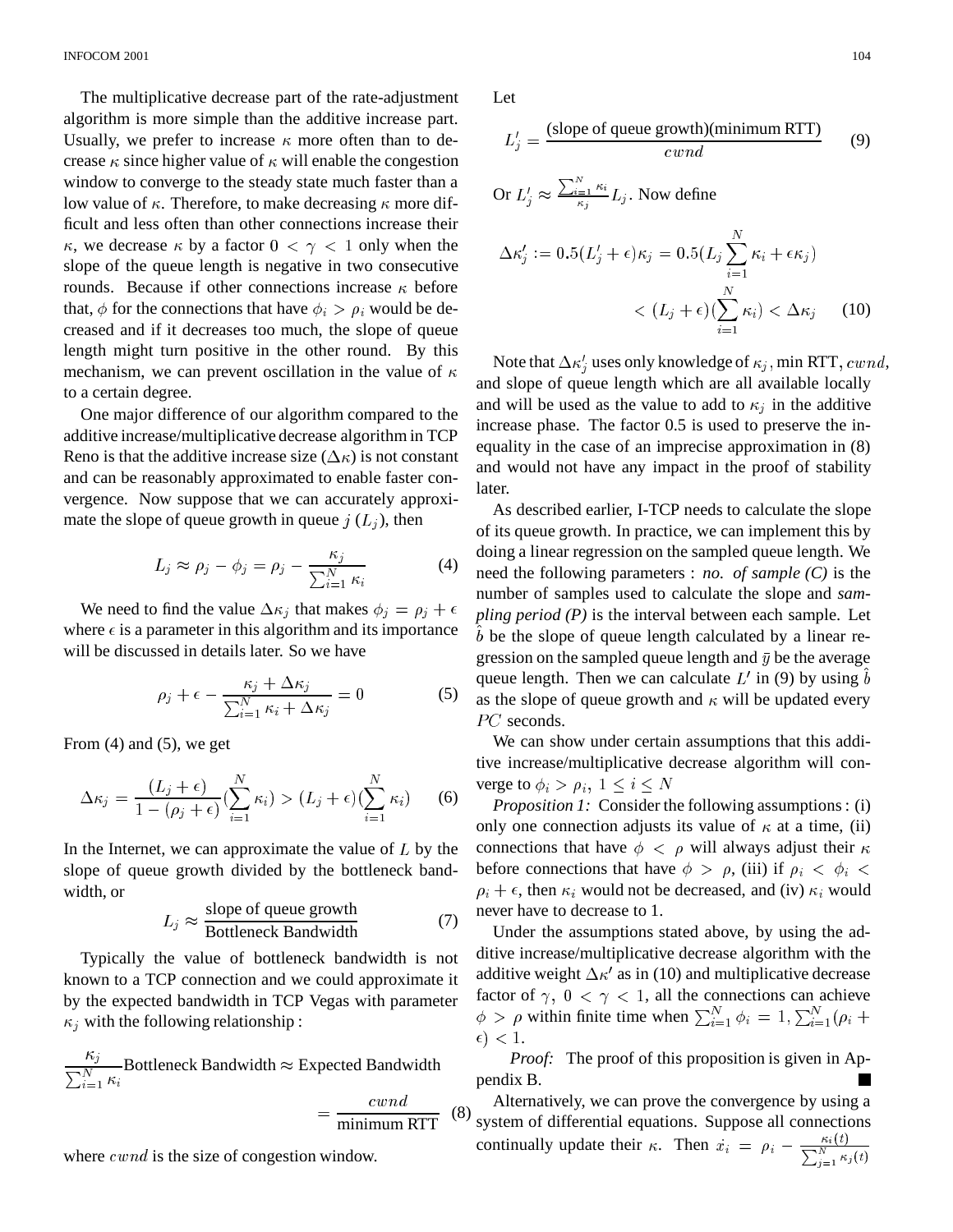when  $x_i(t) > 0$ , and from  $\Delta \kappa'$  in (10),

$$
\dot{\kappa_i}(t) = \begin{cases} 0.5(\dot{x_i}(t) \sum_{j=1}^N \kappa_j(t) + \epsilon \kappa_i(t)) & \text{if } \dot{x_i} > 0\\ -\gamma_i \kappa_i(t) & \text{otherwise} \end{cases}
$$
\n(11)

which if we further simplify to additive increase/additive decrease, we have

$$
\dot{\kappa_i}(t) = 0.5(\rho_i \sum_{j=1}^N \kappa_j(t) - \kappa_i(t) + \epsilon \kappa_i(t)) \tag{12}
$$

This linear system has  $0.5[\sum_{i=1}^{N} \rho_i + \epsilon - 1, \epsilon - 1, ..., \epsilon - 1]$  value as eigenvalues. Therefore, the system is stable if  $\epsilon < 1$  –  $\sum_{i=1}^{N} \rho_i$ .

Since we do not have unlimited buffer space in the router, it is preferable to try to keep the average queue length below *max queue length* by introducing an additional parameter *high th*. If  $\bar{y}$  >  $(highth)(max\ queue\ length)$  and  $L' > 0$ , then every time we update  $\kappa$ , we would increase  $\kappa$  at least one unit if the change does not cause  $\kappa$  to be out of range to try to get enough bandwidth to control the queue length to be below *max queue length* and would not decrease  $\kappa$  even when  $L'$  as is negative.

Moreover, when the average queue length is very small, a small burst can cause an unrealistic value of L'. Therefore, we would increase  $\kappa$  only when the average queue length  $(\bar{y})$  is greater than a certain threshold  $(low\ th) (max\ queue\ length).$ 

We need to introduce a random element into the time to update  $\Delta \kappa$  to prevent synchronization between each I-TCP connection. Therefore, instead of updating  $\Delta \kappa$  every Sing  $PC$  seconds, we have a random waiting time determined by multiplying a uniform random variable between 0 and 1 by  $PC$ , after which we start sampling the queue length, and finally,  $\Delta \kappa'$  is calculated and  $\kappa$  is updated after another  $PC$  seconds have passed.

#### *B. Tradeoffs in parameters selection*

The parameter  $\epsilon$ , as mentioned in Proposition 1, ensures the convergence of the system when  $\epsilon < \frac{1}{N}(1 - \rho)$ . On system the other hand, a larger value of  $\epsilon$  will speed up the convergence. Typically, it would be better to choose a conservative value of  $\epsilon$  as shown later in the simulation; a small value of  $\epsilon = 0.1$  suffices for the rate assignments to converge in reasonable time.

For connections to reduce their share of bandwidth, the parameter  $\gamma$  plays an important role. If  $\gamma$  is chosen to be very large, then the connections will suffer a severe performance loss before the additive increase mechanism reclaims the necessary portion of bandwidth back. However,

 $\mathbf{E}_i(t)$  if  $\dot{x}_i > 0$  in our scheme, a decrease in  $\kappa$  happens less frequently and small  $\gamma$  takes very long time before enough bandwidth is released for the other connections that need it. Especially is much harder. If there are many I-TCP connections sharing the same bottleneck link, however, it might not be as necessary for  $\gamma$  to be large as with a few connections because cumulative bandwidth releases from many connections can be substantial.

> The most important parameters in practice might be the number of samples  $(C)$  and sampling period  $(P)$ . In the earlier analysis, we assume we can perfectly estimate the value of  $L'$ . In practice, however, it is necessary for I-TCP to distinguish the increase in buffered packets between a burst from a new file transfer while  $\rho$  remains constant and a real trend where  $\phi < \rho$ . First, the sampling period needs to be large enough to let the network dynamics returns to steady state after a change in  $\kappa$  occurred. Then the number of samples need to be large enough to average out any temporary burst from a file. This value might have to be quite large if the average filesize is large comparing to the bottleneck bandwidth and might have to be even larger for *heavy-tailed* files because a file might be extremely large and if the number of samples is too small, this connection might be temporarily tricked into increasing its  $\kappa$  even when its current rate is good enough. It is obvious, however, that the large product of  $PC$  will result in a slow dynamics in adapting  $\kappa$ , which might result in networks operating in an inappropriate settings for a long time. But since the trend of bandwidth in the Internet is steadily increasing, this might be less of an issue in the future and  $\kappa$ -dynamics can be fairly fast.

Since the number of active connections utilizing an I-TCP connection can also be time-varying, its dynamics also plays a role in the overall performance. We have not considered the scenario where  $M$  varies with time here but our conjecture is that if the connection-level dynamics are slower than  $\kappa$ -dynamics, then we could still expect significant improvement in the performances by our algorithm.

The parameters *max queue length, low th, high th* are used together to specify the threshold where I-TCP will switch its operating mode. If the average queue length is smaller than  $(lowth)(max\ queue\ length)$  then I-TCP would not increase  $\kappa$  to prevent a small fluctuation in the buffer from causing an abrupt change in  $\kappa$ . In addition, I-TCP would not decrease  $\kappa$  if the average queue length exceeds  $(highth)(max queue length)$  and will increase  $\kappa$  by at least one unit if  $L'$  is non-negative to try to force average queue length to be below  $max$  queue length. This would not guarantee that the average queue length would not exceed this value, however. It just indicates that I-TCP will try its best to do so. There are many options I-TCP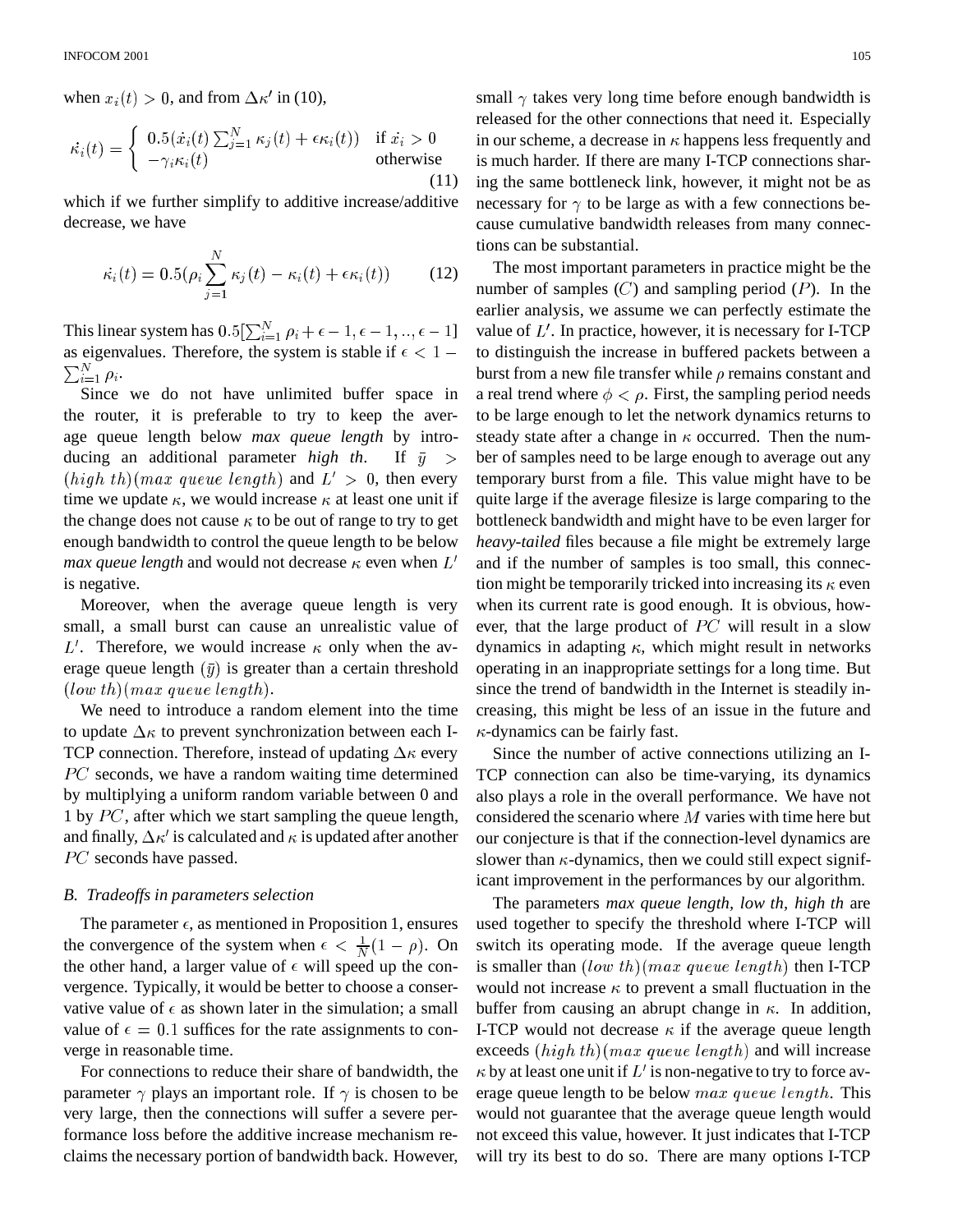can do when the average queue length exceeds this threshold. It might inform the local sources to slowdown, or simply does not return the ACK packets in the local TCP connections to force a timeout and wait until the average queue length in the aggregate gateway decrease below the threshold. In our simulations, we do not force any of these options but let the queue continue to grow as necessary to mimic a  $GPS$  queue as closely as possible.

## IV. SIMULATIONS

In this section, we implement the protocol as described earlier and then show that simulation results agree with the theories presented in Section III. We later conclude with a discussion of the results.

#### *A. Simulation Setup*

We use *ns* [13], an event-driven simulator, as our simulation environment. Consider a client-server network consisting of one server and 10 clients in each of the two subnets. Each client is linked to an aggregate subnet gateway with a full-duplex link with speed 100 Mbps and delay 1 ms. Each subnet is then connected to a common router by link with speed 100 Mbps and delay 10 ms. This bottleneck router with speed 10 Mbps and buffer 10000 packets connects to the server with link delay 10 ms.

In each subnet, each client generates a file to transfer to the server with exponentially distributed interarrival time with mean 1 second. The filesize is determined by a Pareto random variable with mean  $\{65000, 30000\}$  bytes and index  $\{-2.5, -1.2\}$ . Each client establishes a local TCP Vegas connection to its aggregate gateway and transfer the file into the gateway's buffer. We modified the TCP Vegas implementation in ns to have the additional parameter  $\kappa$  as the weight of the connection and then use this modified TCP Vegas to transfer data in the gateway's buffer to the server. This  $\kappa$  is adapted according to the rateadjustment algorithm described in the previous section. The throughput received by this modified TCP Vegas connection are being shared equally among each buffered file by the round-robin algorithm. In this study, we suppose there is no overhead in aggregating all streams together. The practical issues of aggregate TCP such as *split transaction* are discussed in details in [3].

In our first simulation, we simulate the induced burstiness in sojourn time distribution by two aggregate TCP as described in Theorem 3 by disabling our rate-adjustment mechanism (fix  $\kappa = M = 10$ ) and letting  $\rho_1 > 0.5$ , In oth to when the rate-adjustment is enabled. The parameters , and  $\rho_2 < 0.5$ . The results are then compared used for I-TCP is shown in Table I.

TABLE I PARAMETERS IN THE TWO-SUBNET SIMULATION.

| parameters             | value          |
|------------------------|----------------|
| number of sample $(C)$ | 180            |
| sampling period $(P)$  | $0.5$ second   |
| М                      | 10             |
| max_queue_length       | 200000 packets |
| F                      | 0.1            |
|                        | 0.2            |
| low th                 | 0.2            |
| $high\_th$             | 1.0            |

# *B. Simulation Results*

Figure 3 shows the tail of sojourn time distribution of customers in Subnet 1 which have  $\rho_1 = 0.52$ . Since  $M = 10$  in both I-TCP connections are equal, without rate adjustment, both connections have  $\phi=0.5$  and since the tail of service time of customers in Subnet 2 is heavier than in Subnet 1 ( $\nu_2 < \nu_1$ ), customers in Subnet 1 will experience induced burstiness in their sojourn time distribution as shown in Theorem 3. The slope of the tail of sojourn time distribution without rate adjustment in Figure 3 is around -0.4, a slightly lighter than -0.2 predicted by Theorem 3. The reason that the tail dips significantly after 100 seconds is due to the finite time effect, or the events that is large comparing to the simulation time are less likely to occur than in the actual distribution. Anyway, it is evident that without rate adjustment, customers in Subnet 1 will receive extremely bad services which are unproportional to their service time. With rate-adjustment mechanism, the tail of sojourn time distribution of customers in Subnet 1 clearly has the slope as the service time distribution and receives significantly better service than without rate-adjustment.

It is expected that with rate-adjustment, sojourn times of customers in Subnet 2 with rate-adjustment will be greater than without rate-adjustment because I-TCP of Subnet 2 has to give up a portion of its bandwidth to assist I-TCP of subnet 1. However, Figure 4 shows that the differences in sojourn time distributions in both case are not as significant as in Subnet 1 and both tails still have the same index as their service time distribution. Therefore, by giving up small portion of bandwidth, customers in Subnet 2 receives only a minimal degradation in their services while customers in Subnet 1 receives significantly better services. In other words, with rate adjustment, all customers receive a 'fair' service in a sense that the time required to finish a file transfer is proportional to its file size.

The convergence of rate assigned to both connections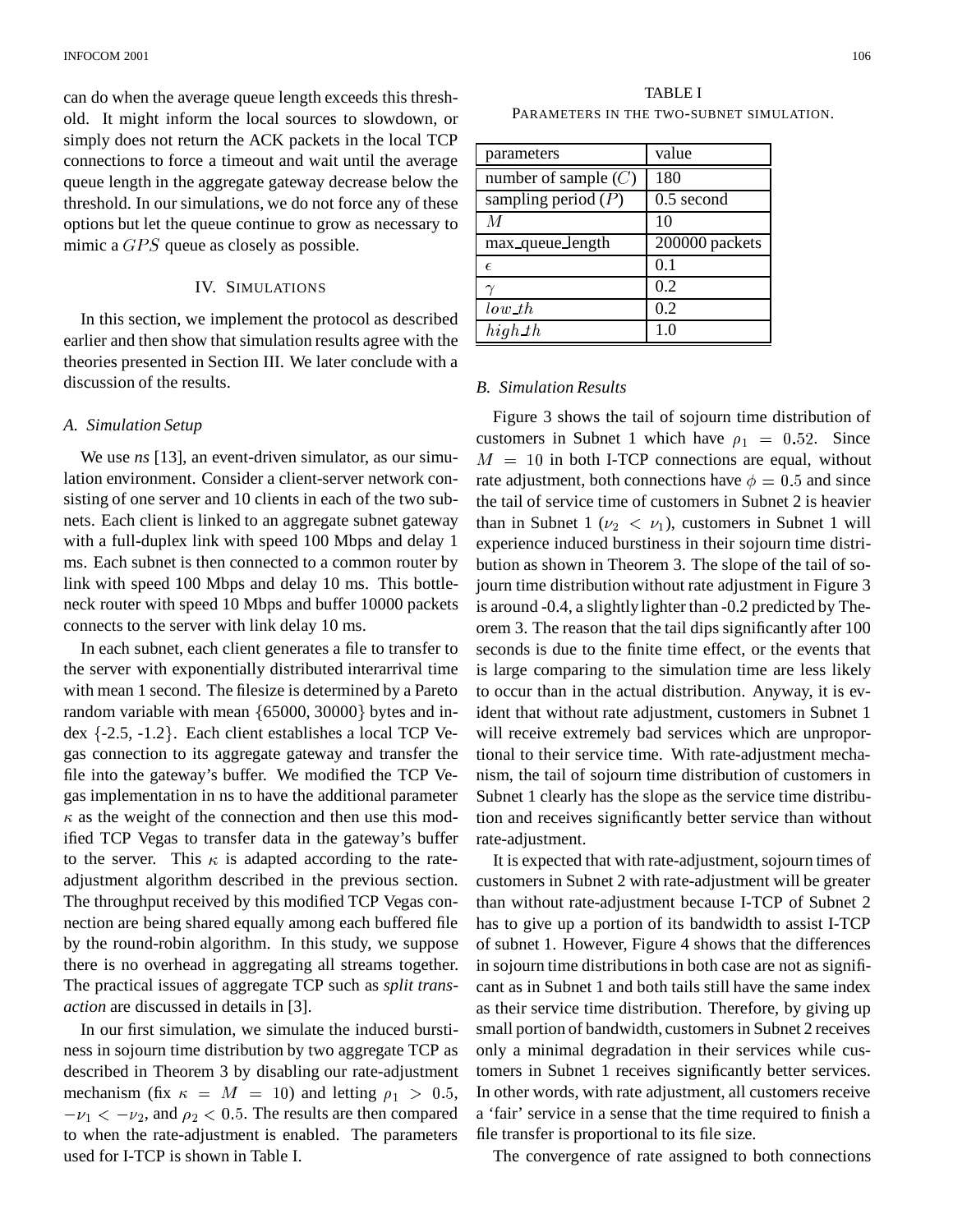

Fig. 3. Comparison of tail distribution between filesize and sojourn time of aggregate TCP with and without rate adjustment for clients in Subnet 1.



Fig. 4. Comparison of tail distribution between filesize and sojourn time of aggregate TCP with and without rate adjustment for clients in Subnet 2.

are shown in Figure 5. It shows that the guaranteed rates for both connections converge to a value  $\phi > \rho$ . It might take a long time before the rates finally converge but the more important issue is that I-TCP of Subnet 1 operates in the region where  $\phi_1 > \rho_1$  almost from the start and therefore preventing induced burstiness from happening.

## *C. Multiple I-TCP connectionssimulation*

In the previous section, we only simulated two I-TCP connections. Similar settings will be simulated but the number of I-TCP connections will be increased to four to see whether the convergence in rate assignment still holds or not. Each client in each subnet generates files with index  $\{-2.5, -1.2, -1.7, -2.2\}$  and mean



Fig. 5. Bandwidth allocation for subnet 1 and 2.

 35000,10000,10000,30000 bytes with interarrival times of one second. However, we decrease the number of sample  $(C)$  to 120 samples.

Figure 6 shows that the the rate assignment for all the connections converge to the region where  $\phi > \rho$ . One interesting note is that we use a smaller sampling window (120 samples) than in the previous simulation. This is because the mean file size in this simulation is smaller than in the previous simulation, enabling us to smooth the average load in smaller amount of time.



Fig. 6. Bandwidth allocation for the four-subnets simulation.

# V. CONCLUSIONS

In this study, we have demonstrated the drawbacks of the simple aggregate TCP idea. More specifically, an aggregate TCP connection can be induced to be more bursty by other sources which have heavier tailed service times and the performance of the aggregate TCP connection will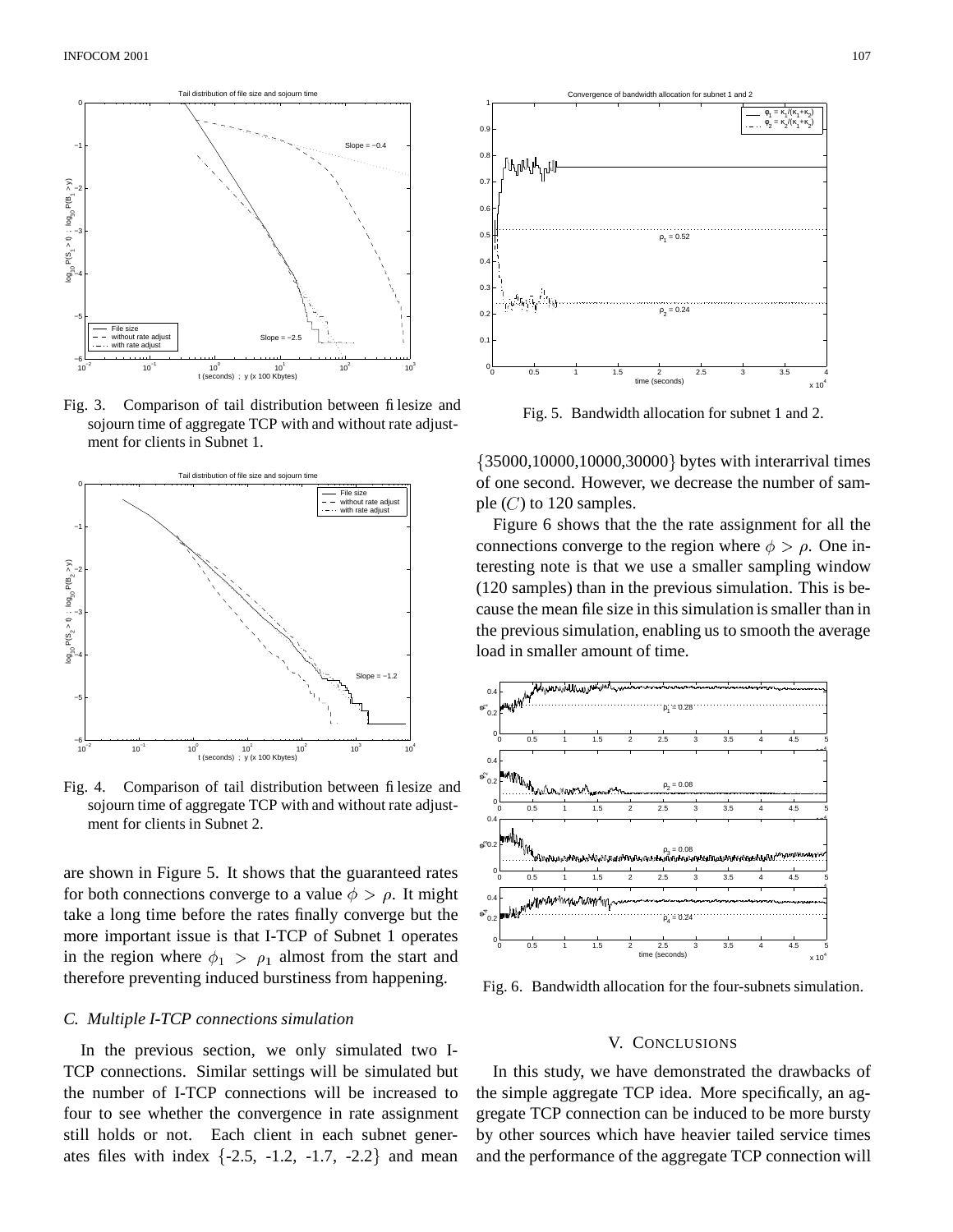be severely degraded in this scenario, comparing to when each file utilizes its own TCP connection. We then propose the rate-adjustment algorithm which approximates the difference between the available bandwidth and the offered load of each aggregate TCP connection and then adapts accordingly. The connections that have excess bandwidth will give up a portion of its bandwidth to other connections without causing a significant performance loss for its own customers. We prove that, under a separation of timescale assumption, aggregate TCP with rate adjustment (or Integrated TCP) adapts its transmission in such a way that prevents induced burstiness from occurring. The simulation results also support the theoretical findings in this study.

One might question whether the proposed Integrated TCP would be useful in practical environments, where the environments are much more diverse than what we have considered in this study. For example, the network path that I-TCP connections traverse might change during the long lifetime of such connections. Or the number of local TCP connections can be changing with time. The policy to admit or terminate a local connection from an Integrated TCP connection would have an impact on the overall performance. Therefore, further studies involving these dynamics are still needed.

Although our proof of induced burstinessin the sojourn time distribution assumes that the distributions of filesize are regularly-varying. We believe that an extension to a wider class of distributions is possible. And since our rate-adjustment algorithm does not assume anything about the filesize distribution, we believe it can still be used to prevent induced burstiness in these cases. Another interesting future work is to investigate the parameters setting in I-TCP and find a methodology in choosing the optimal values for the algorithm. For example, it is preferable to accurately approximate the queue growth in the smallest sample size possible to enable faster convergence.

Future works will also include the performance of I-TCP in the presence of TCP Reno or other implementations of TCP. In many studies [12], [14], TCP Vegas is shown to perform poorly with the presence of TCP Reno. By utilizing RED gateway, it is believed that TCP Vegas would be more competitive to TCP Reno connection. So it might be interesting to see how I-TCP performs with RED as the buffer management scheme. Furthermore, it would be interesting to compare the performance of I-TCP with separate TCP connections. If the results turn out to be in favor of I-TCP, it would add an incentive for the deployments of I-TCP in the Internet.

#### ACKNOWLEDGMENTS

We gratefully acknowledge helpful discussions and suggestionsfrom Thomas G. Kurtz and Armand Makowski.

#### **REFERENCES**

- [1] Sally Floyd and Kevin Fall, "Promoting the use of end-to-end congestion control in the internet," *IEEE/ACM Transactions on Networking*, vol. 7, no. 4, pp. 458–472, Aug. 1999.
- [2] T. V. Lakshman and U. Madhow, "The performance of TCP/IP for networks with high bandwidth-delay products and random loss," *IEEE/ACM Transactions on Networking*, June 1997.
- [3] Prashant Pradhan, Tzi cker Chiueh, and Anindya Neogi, "Aggregate TCP congestion control using multiple network probing," in *Proceedings of the 20th International Conference on Distributed Computing Systems (ICDCS2000)*, Taiwan, April 2000.
- [4] H. T. Kung and S. Y. Wang, "TCP Trunking: Design, implementation and performance," in *Proceedings of the 7th International Conference on Network Protocols (ICNP'99)*, Oct. 1999, pp. 222–231.
- [5] Sem Borst, Onno J. Boxma, and Pedrag Jelenkovic, "Induced burstiness in generalized processor sharing queues with longtailed traffic flows," in *Proceedings of the 37th Annual Allerton Conference on Communication, Control and Computing*, Sept. 1999.
- [6] Vern Paxson and Sally Floyd, "Wide area traffic: The failure of Poisson modeling," *IEEE/ACM Transactions on Networking*, vol. 3, pp. 226–244, 1995.
- [7] Mark Crovella and Azer Bestavros, "Explaining World Wide Web traffic self-similarity," Tech. Rep. TR-95-015, Computer Science Department, Boston University, 1995.
- [8] A. P. Zwart, "Sojourn times in a multiclass processor sharing queue," Tech. Rep. COSOR98-22, Eindhoven University of Technology, 1998.
- [9] Sem Borst, Onno J. Boxma, and Pedrag Jelenkovic, "Asymptotic behavior of generalized processor sharing with long-tailed traffic sources," in *Proceedings of INFOCOM'2000*, Tel-Aviv, Israel, Mar. 2000.
- [10] Lawrence S. Brakmo and Larry L. Peterson, "TCP Vegas: end to end congestion avoidance on a global internet," *IEEE Journal on Selected Areas in Communications*, vol. 13, no. 8, pp. 1465–1480, Oct. 1995.
- [11] Van Jacobson, "Congestion avoidance and control," in *Proceedings of SIGCOMM'88 Symposium*, Aug. 1988, pp. 314–332.
- [12] Thomas Bonald, "Comparison of TCP Reno and TCP Vegas via fluid approximation," Tech. Rep. 3563, INRIA, Nov. 1998.
- [13] "UCB/VINT/LBNL Network Simulator (ns) version 2.0," http://www-mash.cs.berkeley.edu/ns.
- [14] JeonghoonMo, Richard J. La, Venkat Anantharam, and Jean Walrand, "Analysis and comparison of TCP Reno and Vegas," in *Proceedings of INFOCOM'99*, 1999.
- [15] A. Jean-Marie and P. Robert, "On the transient behavior of the processor sharing queue," *Queueing Systems*, vol. 17, pp. 129– 136, 1994.

#### APPENDIX

#### I. PROOF OF THEOREM 3

First, we need the following theorems.

*Theorem 4* (Borst et al. [5]) If the arrival process in to a queue which is serving at constant rate c is Poisson,  $B^r \in$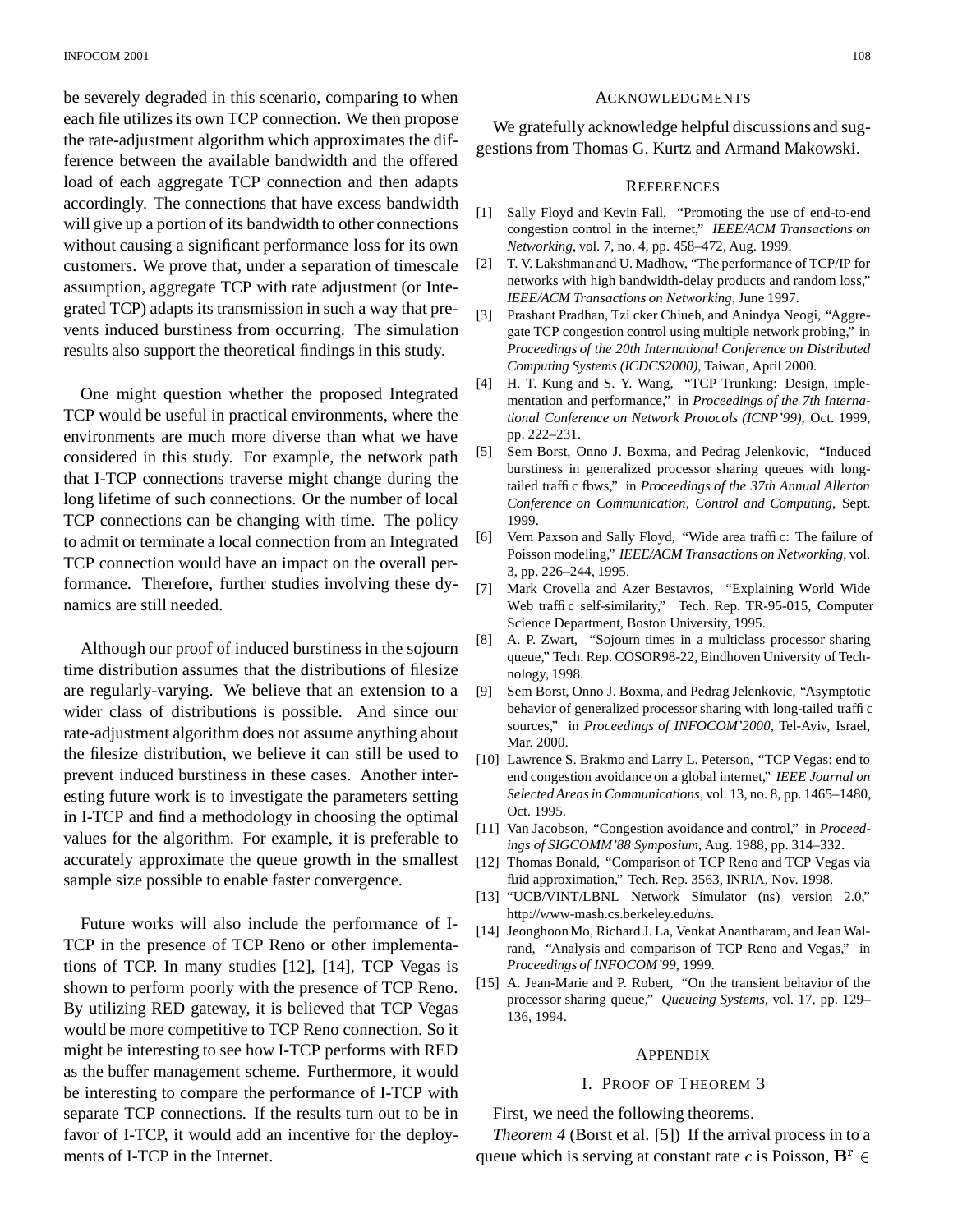$TR$ , and  $\rho < c$ , then

$$
\mathcal{P}[\mathbf{W}^r > x] \sim \frac{c}{c - \rho} \mathcal{P}[\mathbf{B}^r > x(c - \rho)]
$$

*Theorem* 5 (Jean-Marie and Robert [15]) If  $L_t$  is the number of customers in the transient processor-sharing queue at time t with  $\rho > 1$ , then

$$
\lim_{t \to +\infty} \frac{L_t}{t} = \alpha, \quad a.s.
$$

where  $\alpha$  is a constant, non-negative solution of the following equation

$$
\alpha = \lambda (1 - \int e^{-\alpha y} F(dy)) \tag{13}
$$

and  $F$  is the distribution of the service time of customers.

Before giving the formal proof of Theorem 3, we first provide an intuitive interpretation. When queue 2 is busy, queue 1 only serves at rate  $\phi_1$ , while it receives service requests at rate  $\rho_1 > \phi_1$ . Therefore, the number of cus- $\frac{1}{1}$  tomers in queue 1 grows linearly asymptotically as shown in Theorem 5. This growing number of customers results in longer completion time of each customer who processor-shares this queue. The number of customers will keep growing until queue 2 becomes idle again, at which point queue 1 will start finishing work from the accumulated customers. Therefore, the tail of sojourn time distribution of customers arriving in queue 1 while queue 2 is busy will behave asymptotically at least as heavy as the residual busy period of queue 2, which is one index heavier than the service time of queue 2.

*Proof:* First we introduce a modified system (MS) which has the following behaviors: (i) Queue 2 is always served at rate 1 (ii) Queue 1 is served at rate 1 when queue 2 is empty, and is served at rate  $\phi_1$  when queue 2 is busy. It is easy to see that for the same arrival process in the modified queue 2,  $\{t: W_2(t) > 0\} \supset \{t: W_2^{MS}(t) > 0\}.$ Therefore in the modified system, queue 1 is being drained at the rate equal or faster than in the original system, resulting in smaller sojourn time for each customer. As a consequence,  $\mathcal{P}(S_1 > x) \geq \mathcal{P}(S_1^{MS} > x)$ . In the modified system, with probability  $\lambda_2 < 1$ , a tagged customer in queue 1 arrived while queue 2 is busy. Then the service rate of queue 1 will be  $\phi_1$  and the remaining busy period of queue 2 will be  $W_2^r$  by PASTA property. The sojourn time for this customer is bounded from below by the sojourn time of a customer in queue 1 that arrives at time 0 while queue 1 is empty and queue 2 is busy. Let  $L_1(s)$  be the number of customers in queue 1 at time  $s$ . Then we have

$$
\mathcal{P}[\mathbf{S_1} > t] \ge \lambda_2 \mathcal{P}[\mathbf{W_2^r} > t, \mathbf{B_1} \ge \int_0^t \frac{\phi_1}{\mathbf{L_1}(s)} ds] \quad (14)
$$

Let  $\mathbf{L}'_1(t)$  be the number of the customers in queue 1 starting with zero customer, having arrival process similar to the arrival process after the tagged customer arrived and being served at rate  $\phi_1$ . Then (14) becomes

$$
\mathcal{P}[\mathbf{S_1} > t] \ge \lambda_2 \mathcal{P}[\mathbf{W_2^r} > t, \mathbf{B_1} > \int_0^t \frac{\phi_1}{1 + \mathbf{L_1'}(s)} ds]
$$
  
\n
$$
\ge \lambda_2 \mathcal{P}[\mathbf{W_2^r} > t, \mathbf{B_1} > \phi_1 t_0 + \int_{t_0}^t \frac{\phi_1}{1 + (\alpha - \epsilon)s} ds,
$$
  
\n
$$
\mathbf{L_1'}(s) > (\alpha - \epsilon)s; \forall s > t_0 \text{ (15)}
$$

Since  $W_2^r$ ,  $B_1$ ,  $L'_1$  are independent in the modified system, then

$$
\mathcal{P}[\mathbf{S_1} > t] \ge \lambda_2 \mathcal{P}[\mathbf{B_1} > \phi_1 t_0 + \int_{t_0}^t \frac{\phi_1}{1 + (\alpha - \epsilon)s} ds]
$$

$$
\mathcal{P}[\mathbf{W_2^r} > t] \mathcal{P}[\mathbf{L_1'}(s) > (\alpha - \epsilon)s; \forall s > t_0] \text{ (16)}
$$

$$
= \lambda_2 \mathcal{P}[\mathbf{B_1} > \phi_1 t_0 + \frac{\phi_1}{(\alpha - \epsilon)} \ln \frac{1 + (\alpha - \epsilon)t}{1 + (\alpha - \epsilon)t_0}]
$$

$$
\mathcal{P}[\mathbf{W_2^r} > t] \mathcal{P}[\mathbf{L_1'}(s) > (\alpha - \epsilon)s; \forall s > t_0] \text{ (17)}
$$

From Theorem 4,  $\mathcal{P}[\mathbf{W}_{2}^{r} > t] \sim \frac{1}{1-\delta} \mathcal{P}[\mathbf{B}_{2}^{r} > t]$  $1-\rho$   $\mu$   $2 \times \nu$  $[\rho]] \sim \frac{t^{-\nu_2+1}}{\nu_2(1-\rho)^{\nu_2+2}}$ . And from Theorem 5, given any  $\epsilon, \zeta > 0, \exists t_0$  such that  $\mathcal{P}[\mathbf{L}'_1(s) \geq (\alpha - \epsilon)s; \forall s >$  $[t_0] \geq 1 - \zeta$ , where  $\alpha$  satisfies the equation  $\alpha = \lambda_1$ p\* <sup>1</sup>  $\int e^{-\alpha y} F_{\mathbf{B}_1}(dy)$ . Therefore,

$$
\liminf_{t \to \infty} \mathcal{P}[\mathbf{S}_1 > t] / \left[ \lambda_2 (1 - \zeta) \left( \frac{\phi_1}{\alpha - \epsilon} \right)^{-\nu_1} \right]
$$
\n
$$
\left( \ln \left( \alpha - \epsilon \right) t \right)^{-\nu_1} \frac{t^{-\nu_2 + 1}}{\nu_2 (1 - \rho)^{\nu_2 + 2}} \ge 1 \tag{18}
$$

which implies

$$
\liminf_{t \to \infty} \mathcal{P}[\mathbf{S_1} > t] / [\lambda_2 (1 - \zeta) (\frac{\phi_1}{\alpha - \epsilon})^{-\nu_1}
$$

$$
\frac{t^{-\nu_2 + 1 - \delta}}{\nu_2 (1 - \rho)^{\nu_2 + 2}}] \ge 1
$$
(19)

for any  $\delta > 0$ .

#### II. PROOF OF PROPOSITION 1

To illustrate the problem, we first consider the simple  $N = 2$  case and then extend the result to the more general case under the following assumptions : (i) only one connection adjusts its value of  $\kappa$  at a time (ii) connections that have  $\phi < \rho$  will always adjust their  $\kappa$  before connections that have  $\phi > \rho$  (iii) if  $\rho_i < \phi_i < \rho_i + \epsilon$ , then  $\kappa_i$  would never be decreased (iv)  $\kappa_i$  would never have to decrease to 1. Assumptions(i) and (ii) enable us to analyze the system as a synchronous system which is simpler to analyze. Assumption (iii) is used to force the convergence to be within

H